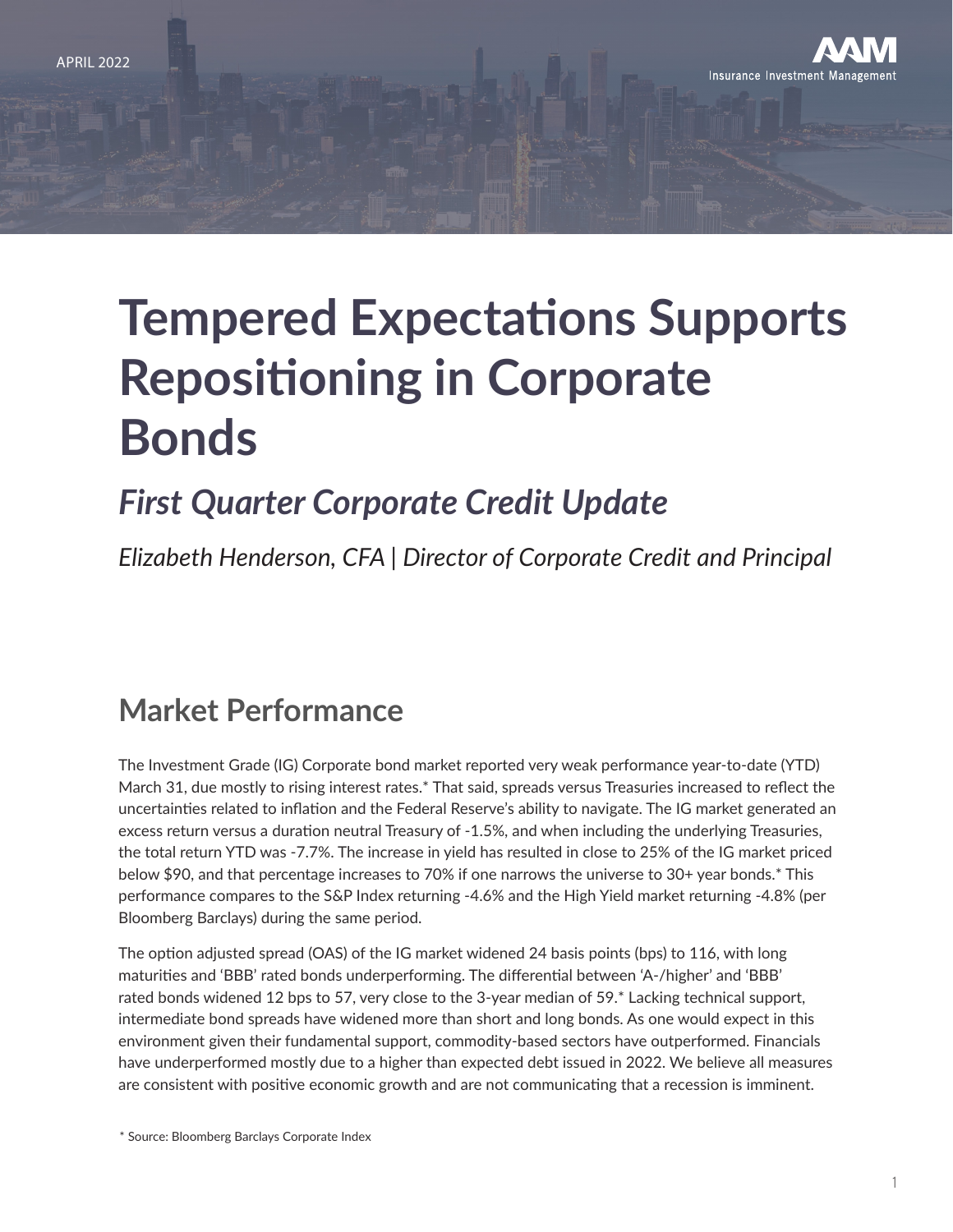

**Exhibit 1: Corporate IG OAS has returned to Fair Value**

*Source: Bloomberg Barclays Index, AAM* 

#### **Fundamentals**

After a year of strong EBITDA growth and debt reduction in 2021, companies' balance sheets seem to be in good shape. According to AAM's analysis, commodity and cyclical firms have reduced debt leverage to 7+ year lows. Defensive sectors have also reduced leverage to pre-pandemic levels.

According to information provided by FactSet, equity analyst estimates for this year appear optimistic, with stable-to-expanding margins and double-digit EBITDA growth. The war and the Federal Reserve's more aggressive stance on inflation have likely increased the uncertainty of these estimates. While we expect first quarter results will be good, we believe second half 2022 estimates are at risk. This is likely to put pressure on the equity market. Positively for the economy, capital spending is expected to be strong this year, and we expect little modification. Generally, companies are investing in new technology and processes as well as investments related to ESG.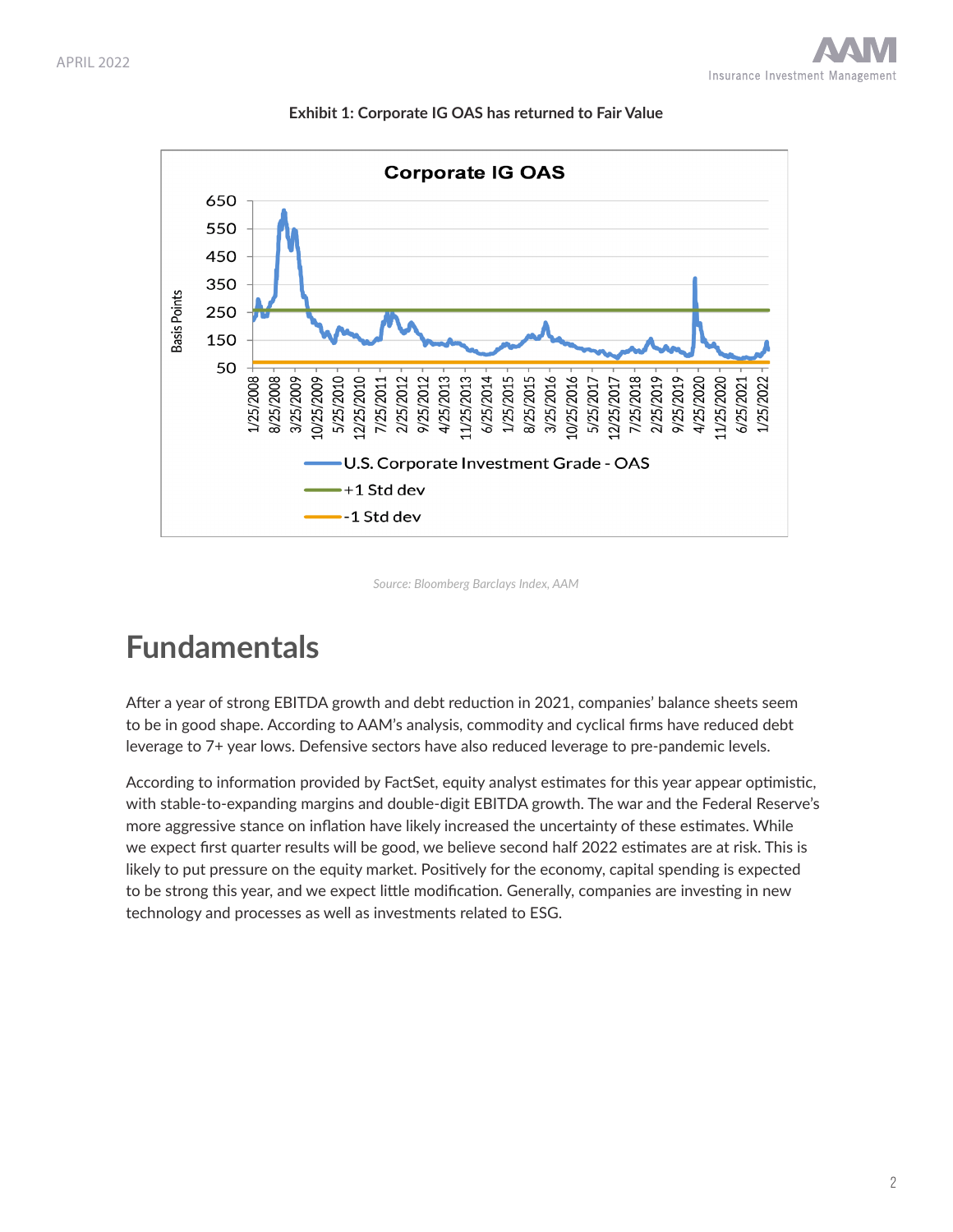### **Liquidity**

After a period of monetary and fiscal stimulus, corporate and consumer balance sheets seem to be healthy, and there is cash waiting to be deployed in private debt and equity markets. That is very supportive for not only the economy but default risk as well. There has been strong demand for new issue corporate IG debt, and loan demand remains solid as reported by U.S. banks. Financial conditions are mixed depending on the measure, but banks continue to report favorable lending standards.

The amount of negative yielding debt globally has quickly fallen as yields have risen, which helps savers and lenders across the globe. In the near term, we don't expect more fiscal stimulus, and we believe the Federal Reserve will fight inflation first. Except for yield related buying, technicals in the IG market have not been as supportive this year, with negative fund flows, increasing hedging costs for foreign investors, and higher than expected new issue supply. Looking ahead, we expect hedging costs to remain burdensome, but new issue supply to slow and yield buyers to remain.

#### **Market Outlook**

Recession is not AAM's base case, but our economic forecast has been tempered. Accordingly, we expect performance will be more idiosyncratic and markets more volatile. It will likely be another challenging year for many management teams. Europe is at risk economically with the war, increasing uncertainty for companies at a time when they were already dealing with a sluggish re-opening after Covid, elevated energy prices and supply chain challenges. We would expect financial conditions to tighten in Europe as a result of this uncertainty. In the U.S., we expect consumers to be less active as real incomes fall. We are starting to see recession-like shopping behavior (e.g., trading-down), cautiousness in discretionary spending by large companies (e.g., national advertising cancellations) and a loss in small business confidence as measured by the NFIB. We are taking a closer look at companies with outsized exposures to these markets/issues.

By nature, fixed income investors worry about the recession around the corner. Our less favorable economic outlook and expectation for increased volatility has resulted in a widening of our expected range for OAS at yearend 2022. We expect OAS to remain mostly rangebound around 100-135 with levels outside of that considered rich or attractive. Sectors such as Energy, and Wirelines have outperformed this year, as spreads were attractive at the start of the year, and have outperformed as the market has rewarded firms with favorable (and possibly more certain) fundamental outlooks.\* We see value in sectors that have been pressured from higher levels of debt supply, such as Banks. We see less attractive risk adjusted income in sectors such as Media, Consumer Products, and Life Insurance. While our insurance portfolios are overweight corporate bonds, we are more defensive in our curve and sector positioning, and we have invested in companies we believe will outperform in this environment. We continue to favor the new issue market, which is offering attractive concessions versus secondary bonds.